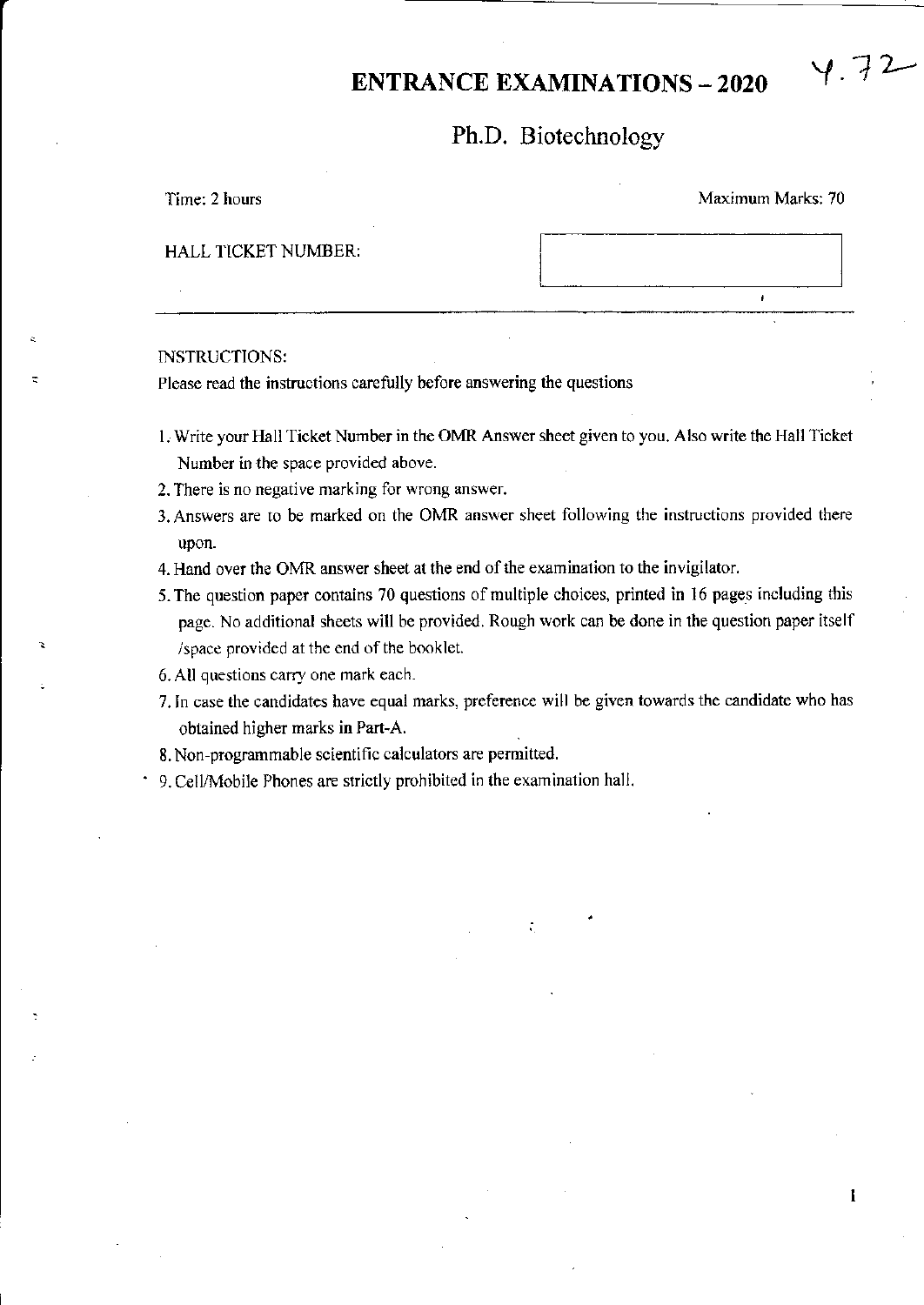## イーギレ

#### Part-A

- 1. Which position of a codon evolves at the highest rate?
	- A. All positions
	- **B.** First position
	- C. Second position
	- D. Third position
- 2. There are 8 boys and 12 girls in a classroom. If a team of three students is formed by random selection, what is the probability that the team consists of one boy and two girls.
	- A. 0.15
	- B. 0.33
	- $C. 0.46$
	- D. 0.50
- 3. The degeneration of dopaminergic neurons is the cause of which neurological disorder?
	- A. Parkinson's Disease
	- B. Alzheimer's Disease
	- C. Huntington's Disease
	- D. Degeneration of dopaminergic neurons does NOT cause neurological impairment
- 4. An average value of blood urea nitrogen measured for 32 individuals was 16 mg/dl. If the standard deviation was 2 mg/dl, what will be the variance of the samples?
	- A. 1.4 mg/dl
	- $B. 2$  mg/dl
	- $C. 4 mg/dl$
	- D.  $8$  mg/dl
- 5. When you make ice cubes, what happens to the entropy of water?
	- A. Increases
	- B. Decreases
	- C. Does not change
	- D. May increase or decrease depending on process used
	- 6. Arrange the following sequences of phylogenetic analysis in the correct order.
		- Performing multiple sequence alignment:  $I_{\bullet}$
		- Choose model of evolution II.
		- Assessing tree reliability III.
		- Tree-building IV.
		- Choosing molecular markers or sequences V.
		- A. I. II, III, IV, V
		- **B.** I, V, III, IV, II
		- C. IV, III, II, V, I
		- D. V, I, II, IV, III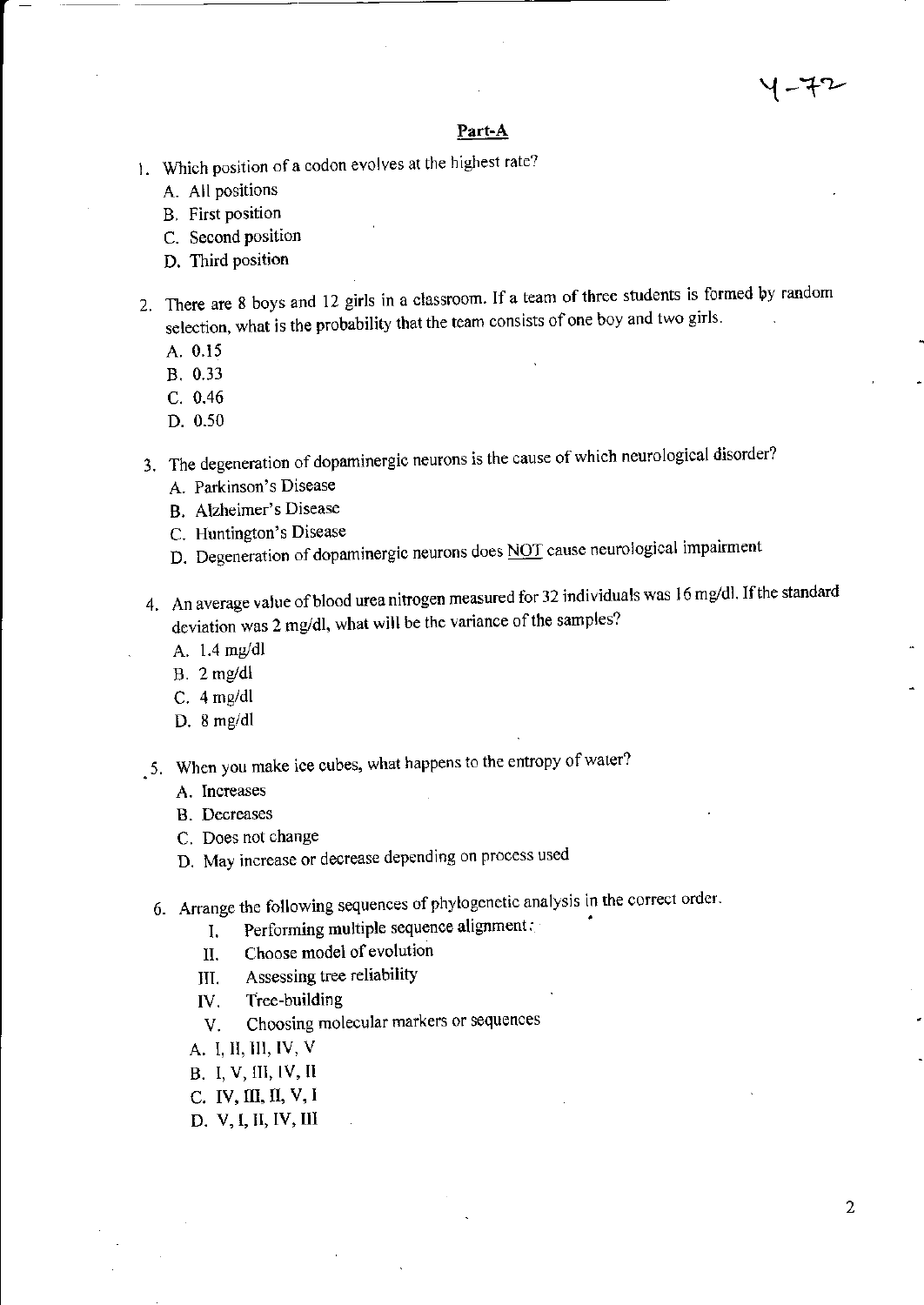- 7. Among the compounds listed below, which one is expected to be most soluble in water?
	- A. CH<sub>3</sub>-CH<sub>2</sub>-OH
	- $B. CH<sub>3</sub>-CH<sub>2</sub>-CH<sub>2</sub>-OH$
	- $C.$   $CH<sub>3</sub>-CH<sub>2</sub>-CH<sub>2</sub>-CH<sub>2</sub>-CH<sub>2</sub>$ -OH
	- D. CH<sub>3</sub>-CH<sub>2</sub>-CH<sub>2</sub>-CH<sub>2</sub>-CH<sub>2</sub>-CH<sub>2</sub>-CH<sub>2</sub>-OH
- 8. In infrared spectroscopy, the amide-I band of  $\alpha$ -helix appears at
	- A. 1595 cm<sup>-1</sup>
	- B.  $1620 \text{ cm}^{-1}$
	- C. 1650 cm $^{-1}$
	- D. 1680 cm<sup>-1</sup>
- 9. Which of the following is not an aspect of cerebellar function?
	- A. Monitoring movement intention
	- B. Monitoring actual movement
	- C. Comparing intent with actual performance
	- D. Directing sensory input to effectors

10. Match the following list

- $List I$  List II
- 
- 
- III. Bromophenol blue
- lV. Hydrogen peroxide 4. Fluorescent probe

- List I<br>I. Stain the protein bands<br>I. Stain the protein bands
- II. Coomassie blue 2. Reactive oxygen species<br>III. Bromophenol blue 3. Tracking dye
	-
	-

Which of the pairs given above are correctly matched?

|      | Н  | Ш | IV |
|------|----|---|----|
| A. 2 | 3. |   | 4  |
| B. I | 4  | 3 | 2  |
| C.4  | 1  | 3 | 2  |
| D. 4 | 2  |   | 3  |
|      |    |   |    |

11. In a cylinder, if radius and height are increased by 2 and 4 fold respectively, what would be the change in volume of cylinder?

- A. Remains same
- **B.** Halves :  $\therefore$
- C. Doubles
- D. Quadruples

12. In a reversible adiabatic process, <u>estimately</u> of the system is constant.

-

- A. Volume
- B. Pressure
- C. Tcmperature
- D. Entropy

 $7 - 72$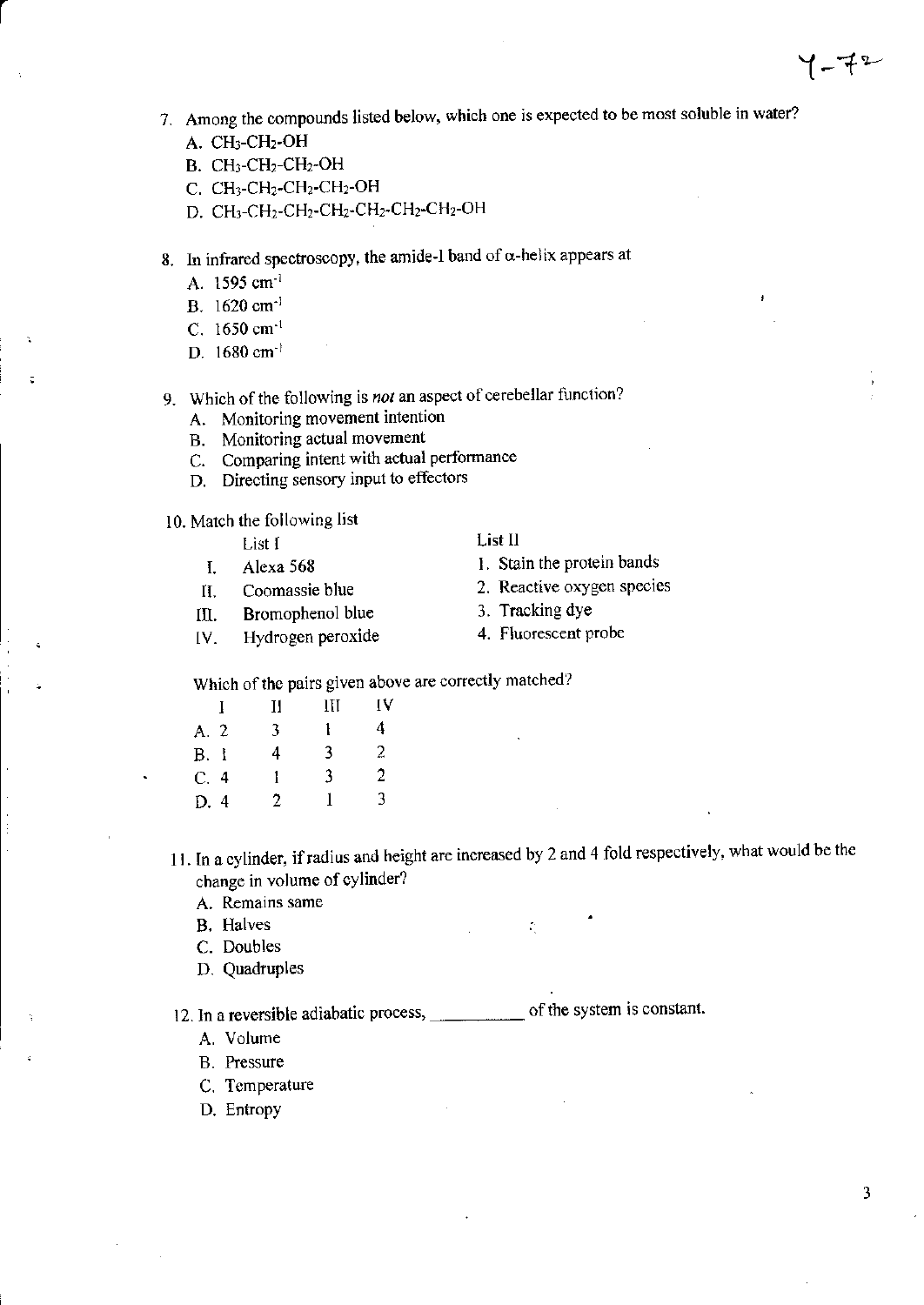13. Which of the following molecule has centre of symmetry?

- A. O:
- B, Co,
- $C. H<sub>2</sub>O$
- D. NzO

14. The expression values for two genes were measured across N samples. Which of the following value of correlation between the genes represent the strongest relationship?

- A. -0.93
- 8.0.56
- c. -0.85
- D.0.02

15. If half of one-fourth of a number is 10 then, what is the one-tenth of the number?

- A. <sup>10</sup>
- B.8
- c.6
- D.4

16. If a person drives a car at 100 km/h instead of 80 km/h, he will cover 50 km more. If he had driven at 80 km/h, what would have been the distance covered?

- A.20km
- B. 150 km
- C. 200 km
- D. 250 km

17. Match the following pairs

- I. Red gram l. Vigna mungo
- -
- 
- II. Black gram 2. Cajanus cajan<br>
III. Horse gram 3. Vigna radiata 3. Vigna radiata
- IV. Green gram 4. Macrotyloma uniflorum

Which of the pairs given above are correctly matched?

|      | II | Ш | ١V |  |
|------|----|---|----|--|
| A. 4 | 3  | 1 | 2  |  |
| B. 2 | ì  | 3 | 4  |  |
| C.3  | 4  | 2 | Ŧ  |  |
| D.2  | 1  | 4 | 3  |  |
|      |    |   |    |  |

18. In a culture flask 10 ml solution is found. Each ml contains  $5x10^3$  bacterial cells. After one hour through binary fission, number of bacteria in each ml is (doubling time 20 minutes):

 $\mathcal{L}_{\mathcal{L}}$ 

- A.  $20 \times 10^3$
- B. 40 x <sup>103</sup>
- C.  $80 \times 10^3$
- D.  $10 \times 10^3$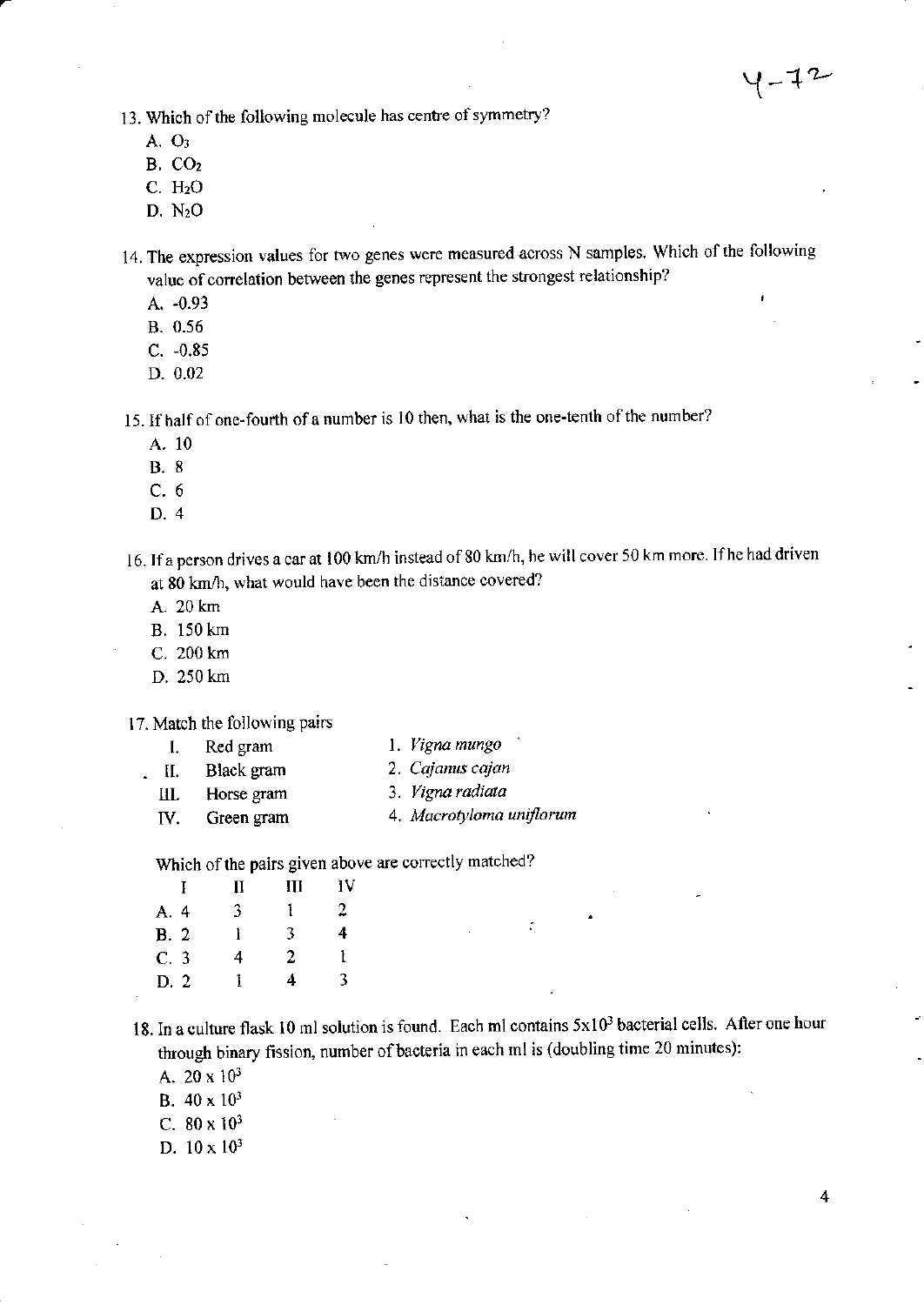- 19. which of the following equations can be uscd to derive the distance calculated from a known wavelength of the source and measured angle?
	- A. Debye equation
	- B. Scherrer equation
	- C. Coolidge equation
	- D. Bragg's equation
- 20. A chronic pathogen's pursuit within its host unfolds in the following step by step manner:
	- A. lnvade gain niche adopt to carbon source avoid clearance by immune system'
	- B. Adhesion invasion adaptation immune evasion persistence sustained transmission
	- C. Invade multiply consume all carbon source cause host death hop to new host
	- D. Invade overwhelm immune system cause cytokinc storm cause host death
- 21. Which of the following cell types is  $\overline{NOT}$  involved in an antibody mediated response?
	- A. T-Cytotoxic cells
	- B. Plasma cells
	- C. B lymphocytes
	- D. T-helper cells
- 22. Which of the following is the main application of the BLAST.
	- A. Global alignment to align two nucleotide sequences using appropriate databases.
	- B. Retrieving the optimum alignment of two DNA sequences.
	- C. Identifying sequences that are similar to a protein or nucleotide sequence in a biological database.
	- D. Searching the desired structure of a molecule.
- 23. How much water must be added to 300 ml of 0.2 M solution of acetic acid for the degree of dissociation of the acid to double?  $K_a$  for acetic acid is 1.8 x 10<sup>-5</sup>.
	- A. 900 mL
	- B. 1000 mL
	- C. 500 mL
	- D. 300 Ml
- 24. Which of the following is the most widely used program for multiple sequence alignment.
	- A. AUTODOCK in the state of the state of the state of the state of the state of the state of the state of the state of the state of the state of the state of the state of the state of the state of the state of the state of
	- B. FASTA
	- C. CLUSTAL
	- D. CHIME
- 25. Which one of the following statement in  $\overline{NOT}$  correct
	- A. Pitch of a helix in A-DNA is shorter than B-DNA
	- B. A-DNA has deeper major groove and shallow minor groove compared to B-DNA
	- C. Hclix width (diameter) in A-DNA is shorter than B-DNA
	- D. Glycosidic bond in both A- and B-DNA has anti conformation

 $Y - 72$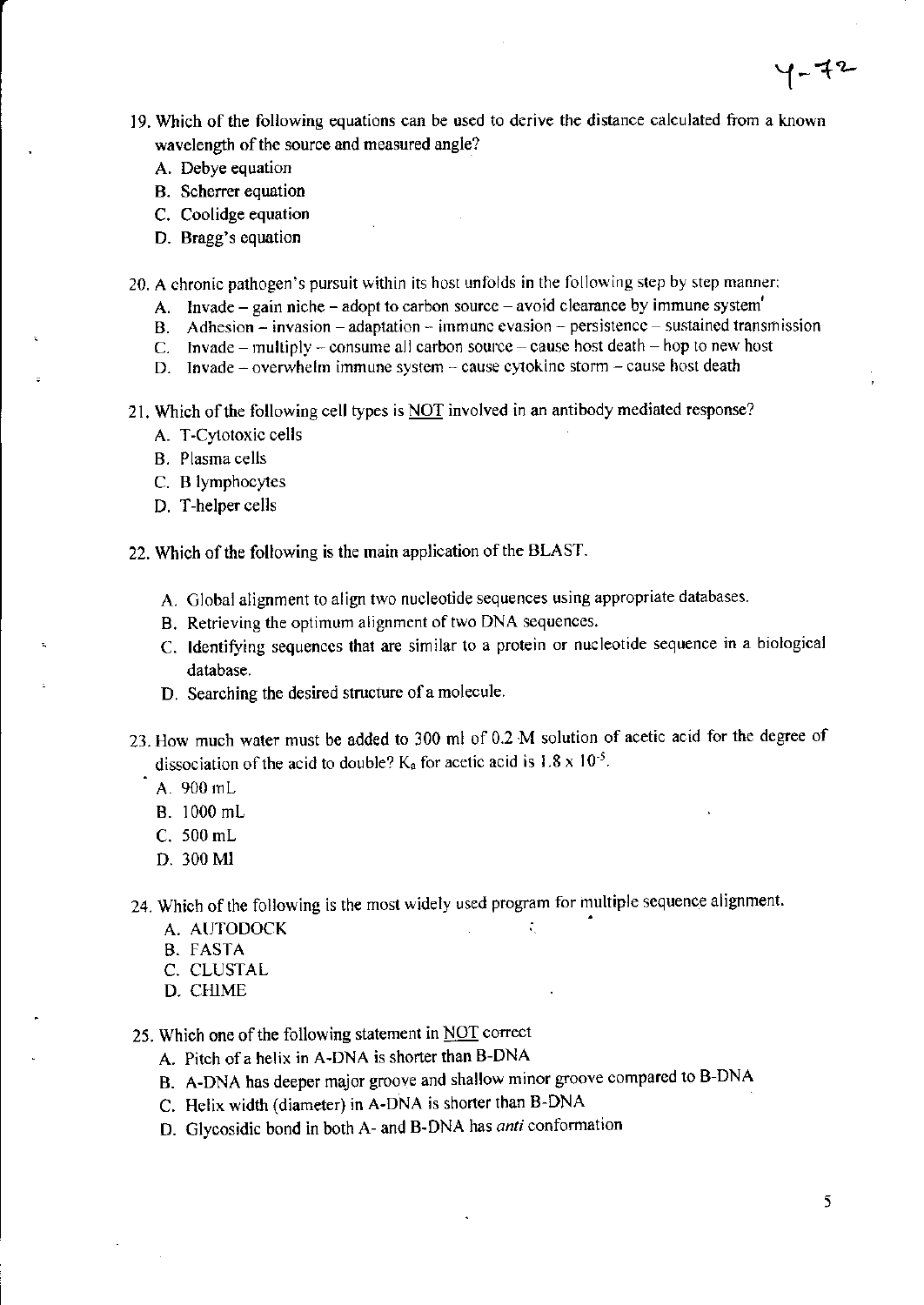26. Match the correct definitions of the following terms entailing energy forms

Nuclear Energy L

1. Total potential and kinetic energy of the particles 2. Potential energy stored in the core of an atom

- Thermal Energy **Electromagnetic Energy** III.
- Chemical Energy IV.
- 3. A form of energy that is stored in atomic bonds 4. Energy of light/radiation traveling as waves
- $\mathbf{I}$  $\Pi$  $III$ IV  $\overline{\mathbf{3}}$ A. 2  $\mathbf{I}$  $\overline{\mathbf{4}}$  $\overline{2}$ 3 **B.** 1  $\overline{\mathbf{4}}$  $\overline{2}$  $C.3$  $\mathbf{1}$ 4  $\mathbf{I}$ 3 D. 4  $\overline{2}$

27. Which of the following enzyme function as the substrate recognition modules of the ubiquitination?

A. E1

 $\Pi$ .

- **B.** E2
- C. E3
- D. E4

28. Match the given pathogens with the diseases they cause

| List I                | -List II              |
|-----------------------|-----------------------|
| Human papilloma virus | 1. Childhood diarrhea |

II. HIN1 virus 2. Cervical cancer

÷.

- **SARS Cov-2** III.
- IV. Rotavirus

3. Spanish Flu-1918 4. Covid-19

|             | П | Ш              | IV |
|-------------|---|----------------|----|
| A:2         | 3 | 4              | ı  |
| <b>B.</b> 3 | 1 | $\mathfrak{D}$ | 4  |
| C.4         | 3 | 1              | 2  |
| D.2         | 4 | 3              | ı  |

29. Which of the following are NOT Antigen presenting cells?

- A. B cells
- B. Macrophages
- C. CD11c<sup>+</sup> Dendritic cells
- D. Follicular Dendritic cells

30. Which one of the following is a citric acid cycle enzyme?

- A. Succinate dehydrogenase
- B. NADH oxidoreductase
- C. Cytochrome C oxidase
- D. Pyruvate dehydrogenase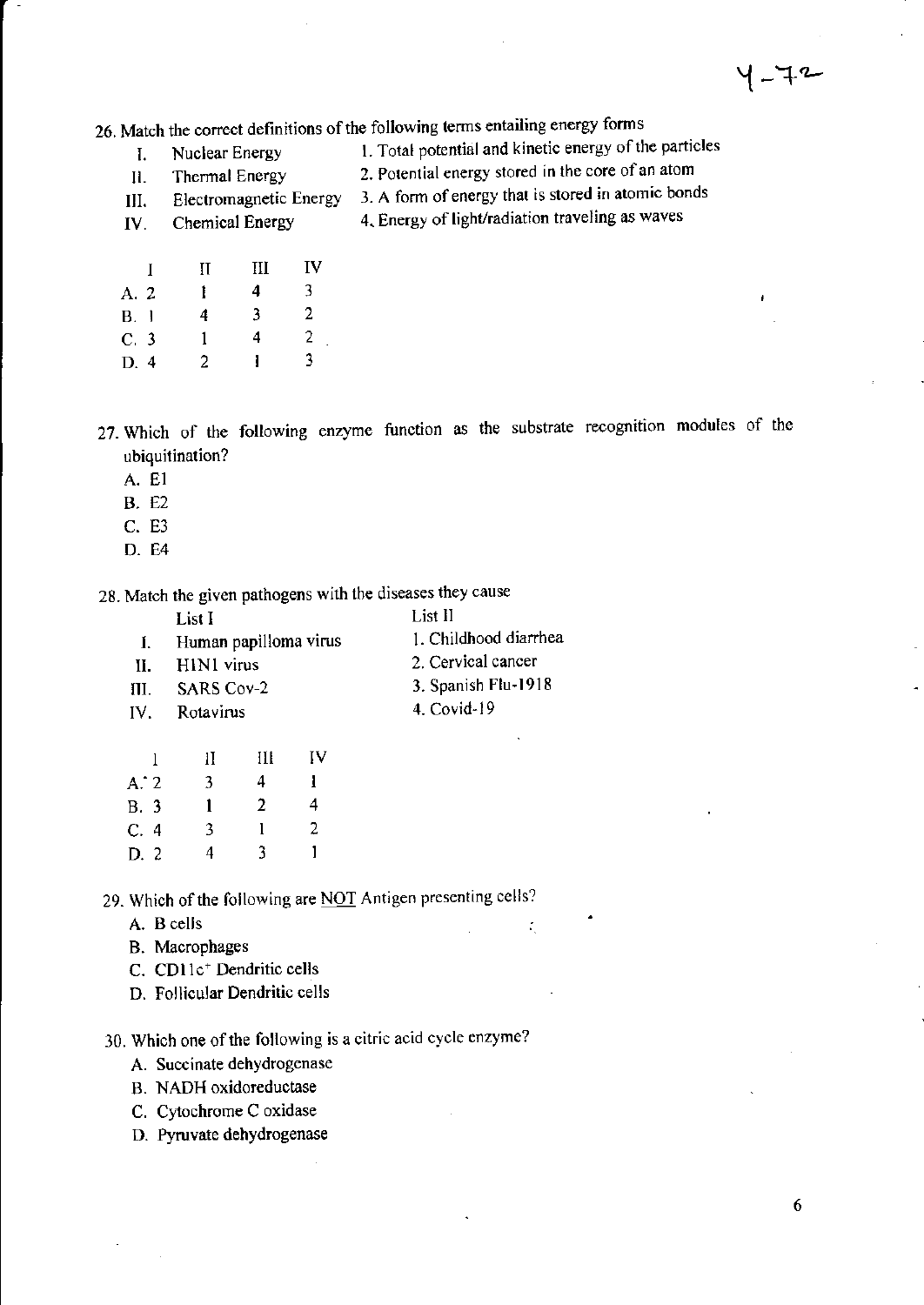$7 - 72$ 

31. Match the given enzymes with their function /involvement

|     | List I               |   | List II                                                   |
|-----|----------------------|---|-----------------------------------------------------------|
|     | Helicase             |   | 1. Cross linking of peptidoglycans in cell wall synthesis |
| П.  | Transaminase         |   | 2. Unwinding of nucleic acids                             |
| Ш.  | Peptidyl transferase |   | 3. Amino acid biosynthesis                                |
| IV. | Transpeptidase       |   | 4. Peptide bond formation during protein synthesis        |
|     |                      | и |                                                           |

| A. 4 | 1              | 2            | 3.             |
|------|----------------|--------------|----------------|
| B. 3 | 4              | 1            | $\mathbf{2}$   |
| C, 2 | $\overline{3}$ | 4            | 1              |
| D. 2 | 4              | $\mathbf{1}$ | $\overline{3}$ |

32. Which of the following is the volume of mobile phase that passes through the column between the point of injection and the peak maximum?

- A. Retention volume
- B. Void volume
- C. Dead volume
- D. Adjusted retention volume

33. when Nicotinamide adenine dinucleotide undergoes oxidation-reduction in a living cell

- l. Oxidized form carries a positive charge
- II. Phosphorylation contribute to positive charge in oxidized form
- III. Oxidized form accept two electrons and two hydrogen
- IV. reduced form is denoted as NADH  $+$  H<sup> $+$ </sup>

ldentify the correct combination of statements

A. I and III

- ' B. Il and lV
	- C. II and III
	- D. I and IV

34. Day night cycle is influenced by

- A. Acetyl choline
- B. Serotonin
- C. Glutamate
- D. Dopamine

35. The secondary structure appearing in the first-quadrant of Ramachandran plot is

A.

- A. Left-handed  $\alpha$ -helix
- B. B-sheet
- C. Right-handed  $\alpha$ -helix
- D.  $3_{10}$  helix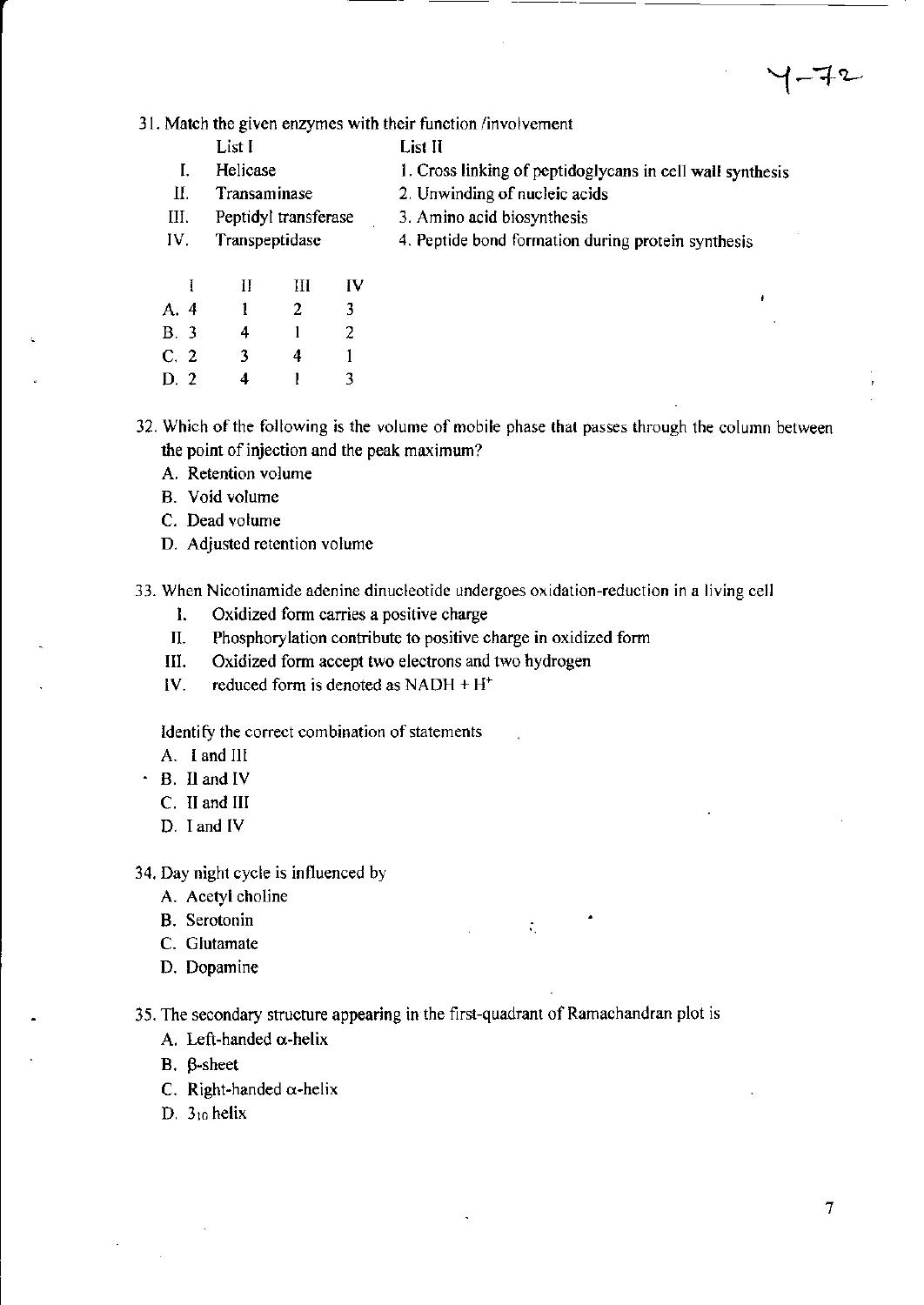#### Part-B

- 36. While performing the sequence search to a database using BLAST if one expects 2 matches with the same score for the query sequence by chance then what is the E-value?
	- A. 0.5
	- **B.** 1
	- C.  $1/2^{10}$
	- $D.2$

37. Which of the following statements are true in the field of drug design?

- The term "lead" is used for the molecule which has all the desirable properties to become L. a drug.
- The term "lead" is used for the molecule which has the ability to bind any protein. Н.
- Ligand-based drug design depends on knowledge of other molecules that bind to the Ш. biological target of interest.
- QSAR is computational method to predict the bioavailability of a drug molecule. IV.
- A. 1 and III
- B. II and III
- C. II and IV
- D. I and IV
- 38. Identify correct combination of statements
	- Pseudocount is added while computing PSSM  $\mathbf{l}$ .
	- The top hit of a query gets highest expect value in blast search II.
	- PSI-BLAST is most suitable blast search tool for finding distantly related proteins to your III. query, because its strategy of using a PSSM is likely to be more sensitive
	- Tryptophan occurs more frequently than glycine in protein  $IV_{\sim}$
	- A. I and II
	- B. II and III
	- C. I and III
	- D. III and IV
- 39. Calculate and assign the score in 'ij' cell using dynamic programming algorithm of Needleman and Wunch, consider match score +1 and mismatch score -2

|            |   | G  | U |
|------------|---|----|---|
|            | U | -2 |   |
| G          |   |    |   |
| $\uparrow$ |   |    |   |

- $A. -4$
- $B. +1$
- $C. -2$
- $D. -1$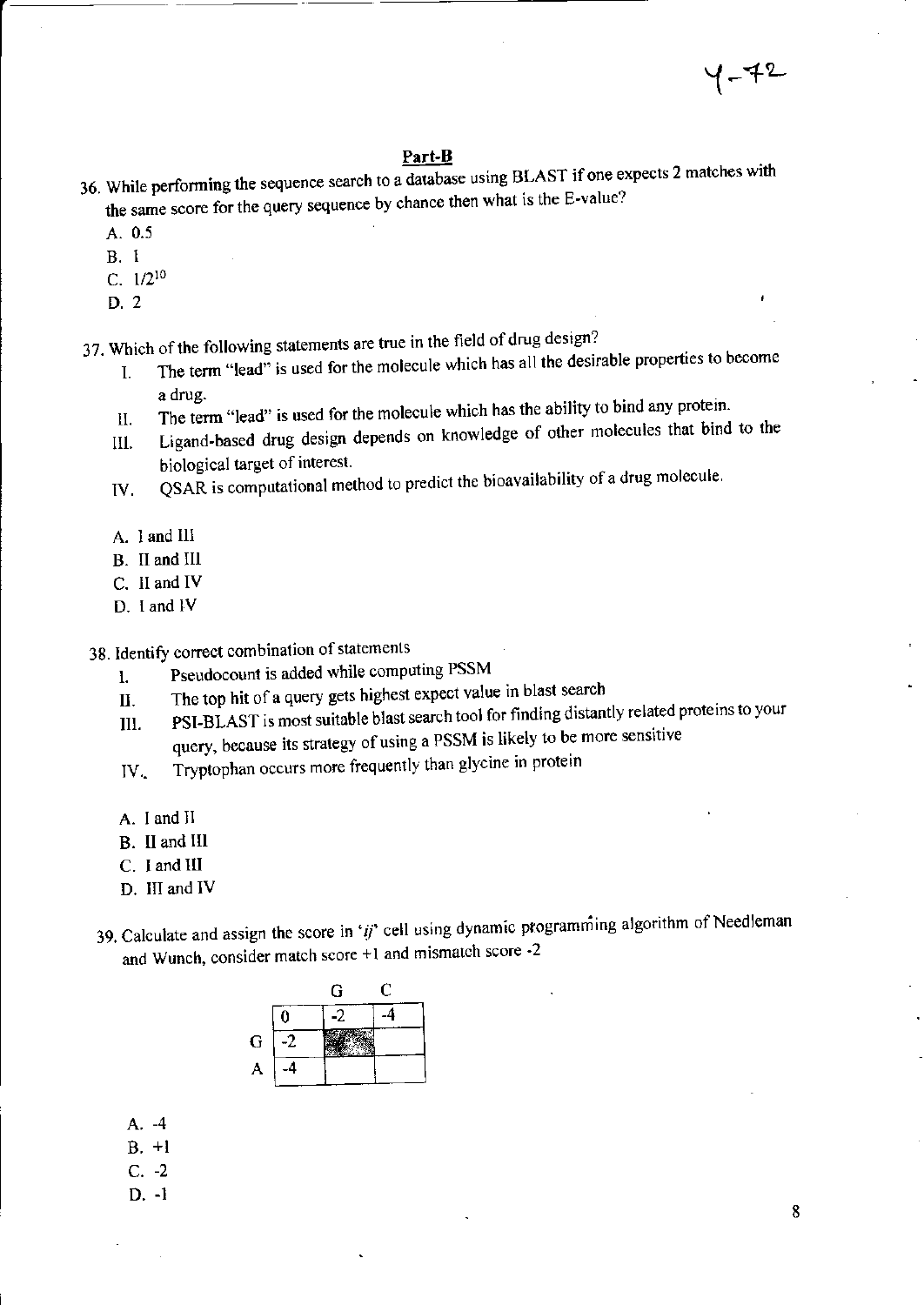40. Match the enzyme in list-I with its function in list-II.

- 1. Cleaves a peptide bond at N-terminus of protein
- 2. Cleaves a peptide bond at C-terminus of protein 3. Attaches a phosphate group to a protein
- II. Phosphatase Aminopeptidase III.

List-I

Kinase

 $\mathbf{I}$ .

- Carboxypeptidase IV.
- 4. Removes a phosphate group from a protein

| -1             | П | Ш | IV |
|----------------|---|---|----|
| A. 2           | L | 4 | 3. |
| B.2            | 4 | 3 | L  |
| C.3            | 4 | ı | 2  |
| D <sub>2</sub> | 3 | 4 | 1  |

41. Plants protect themselves from herbivores by synthesizing unusual amino acids with a structure that mimic protein building amino acids. The false amino acid 'Canavanine' mimics

- A. Valine
- **B.** Arginine
- C. Cysteine
- D. Asparagine

42. Which of the following is NOT considered an advantage of synchrotron radiation in comparison with in house X-ray sources?

- A. Cost
- B. Intensity
- C. Selection of wavelength
- D. Speed of data collection

43. Align the given antibiotics in list-I on the basis of their mechanism of action in list-If

List-II

|     | List-I          |      |
|-----|-----------------|------|
| Ι.  | Aminoglycosides | 1.9  |
| П.  | Rifampin        | 2.1  |
| Ш.  | Vancomycin      | 3. I |
| IV. | Sulfonamides    | 4. I |
|     |                 |      |

- Cell wall synthesis inhibition
- Folic acid synthesis inhibition
- Protein synthesis inhibition

 $\mathcal{L}^{\pm}$ 

Nucleic acid synthesis inhibition

|             | Н | Ш | IV |
|-------------|---|---|----|
| A. 2        | 4 | Ł | 3  |
| <b>B.</b> 4 | 3 | l | 2  |
| C.3         | 1 | 4 | 2  |
| D. 3        | 4 | Ŧ | 2  |

9

 $-72$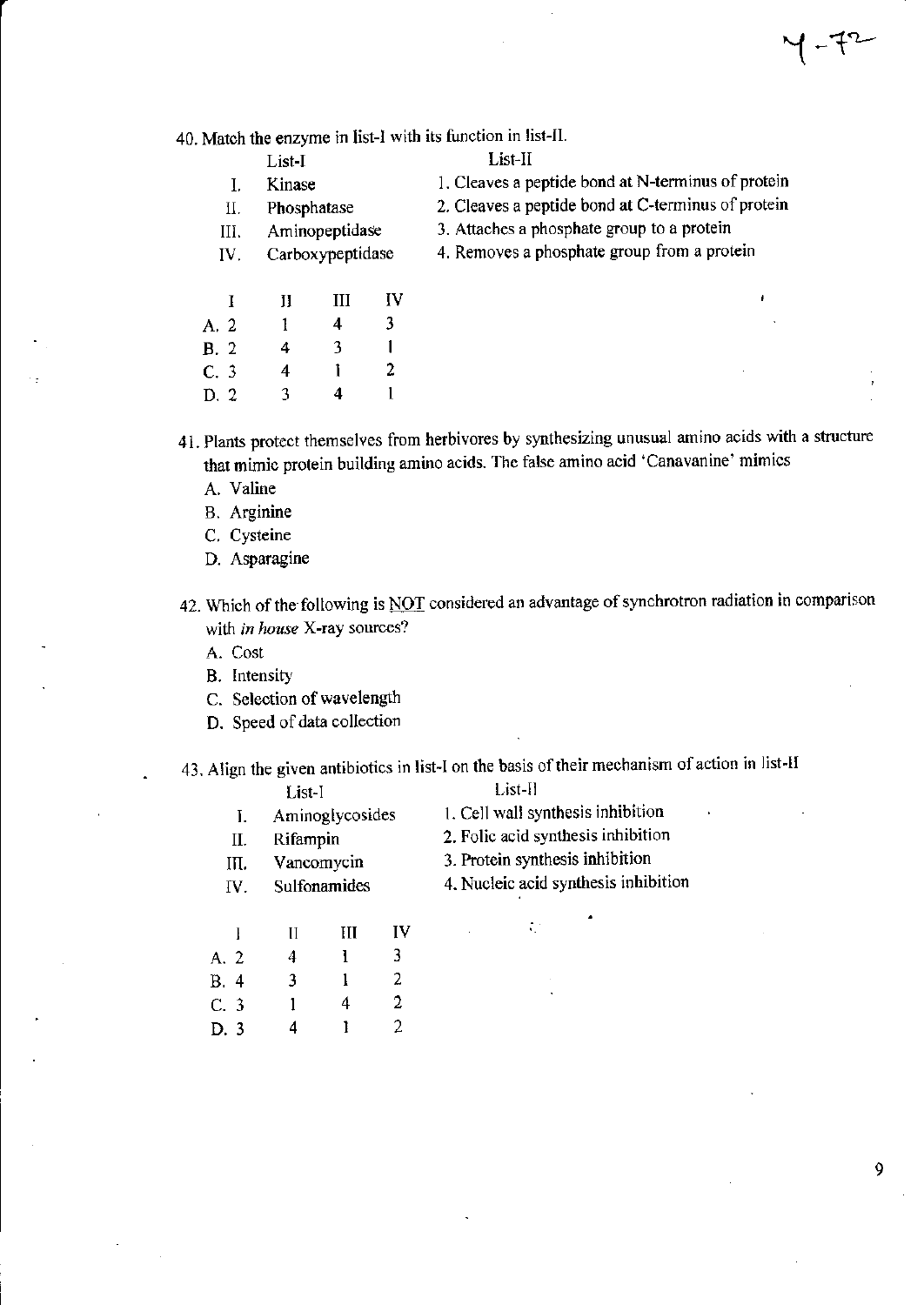- 44. Histone posttranslational modifications are key components of diverse processes that modulate chromatin structure. Which of the following is NOT a common mode of histone modification in eukaryotes?
	- A. Acetylation
	- **B.** Methylation
	- C. Sulphonation
	- D. Phosphorylation
- 45. Identify the secondary structure contents  $\alpha$ -helix,  $\beta$ -sheet and coil from the following ellipticity signatures:
	- $1.22$  nm (+) & 195 nm (-)
	- II. 222 nm (-) & 208 nm (-)
	- III. 218 nm (-) & 196 nm (+)

|    |                 | Н               | Ш               |
|----|-----------------|-----------------|-----------------|
| A. | $\alpha$ -helix | <b>B</b> -sheet | coil            |
| В. | $\beta$ -sheet  | $\alpha$ -helix | coil            |
| C. | coil            | $\beta$ -sheet  | $\alpha$ -helix |
| D. | coil            | $\alpha$ -helix | $\beta$ -sheet  |

46. Consider the following pairs related to the biological database and the information they host.

- 1. Human genes and genetic phenotype  $\mathbf{I}$ . ClinVar
- 2. Vocabulary to index articles in PubMed Π. **OMIM**
- 3. Bibliographic data III. MeSH
- 4. Genomic changes related to human health **NLM** IV.

Which of the pairs are correctly matched?

|      | Н | Ш  | IV |  |
|------|---|----|----|--|
| A. 4 | 1 | 3. | 2  |  |
| B. 4 | 1 | 2  | 3  |  |
| C.1  | 2 | 4  | 3  |  |
| D.3  | L | 2  | 4  |  |

47. Aspartic acid is substituted to leucine in a protein. Both the unmutated and mutated proteins are electrophoresed at pH 8.0. The mobility will be : ÷,

- A. mutated protein remains at the point of application
- B. mutated protein moves to negative pole and unmutated protein to positive pole
- C. mutated protein moves slower than unmutated protein towards positive pole
- D. mutated protein moves faster than unmutated protein towards positive pole

 $10$ 

 $Y - 72$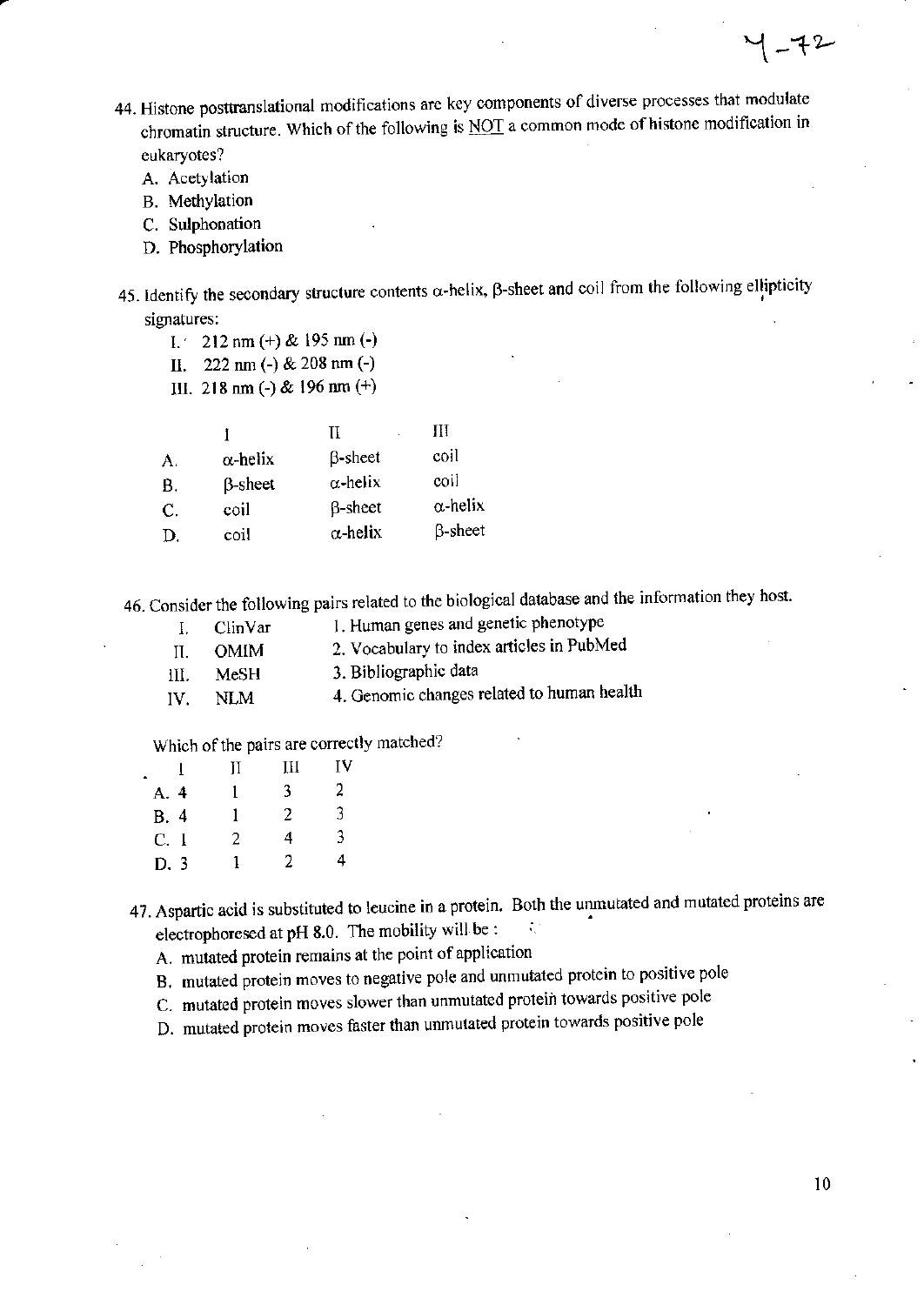- 48. After isolating a protein of 10 kDa with 100% purity from grown bacterial culture, you are confused as to whether you grew wild-type bacteria or its mutant strain that carry alanine at the position of 80 instead of glycine. Which one of the following technique is suitable to differentiate the wild-type and mutant versions of the protein?
	- A. SDS-PAGE
	- **B.** Mass Spectrometry
	- C. Ion Exchange Chromatography
	- D. High Performance Liquid Chromatography
- 49. Identify the order in which the following enzymes appear in carbon oxidation cycle:
	- Succinate dehydrogenase I.
	- Succinate thiokinase  $\mathbf{II}$ .
	- III. Aconitase
	- Isocitrate dehydrogenase IV.
	- A. II, I, III and IV
	- B. III, II, IV and I
	- C. III, IV, II and I
	- D. I, III, IV and II
- 50. An eukaryotic cell is fractioned and subjected to ultra-centrifugation. One of the fractions is found to be rich in 'cardiolipin' during metabolite analysis. Identify the organelle that is separated into this fraction.
	- A. Endoplasmic reticulum
	- B. Mitochondria
	- C. Nucleus
	- D. Chloroplast
- 51. Match the following pairs
	- 1. Factor X Antihemophilic factor Ι. **Stuart Factor**
	- $\Pi$ .
	- Fibrin Stabilizing factor III.
	- **Tissue Factor** IV.
- 2. Factor XIII
- 3. Factor III
- 4. Factor VIII

÷,

Which of the pairs given above are correctly matched?

|             | Ħ | Ш  | ΓV |
|-------------|---|----|----|
| A. 4        | ŀ | 2. | 3. |
| <b>B.</b> 3 | 1 | 4  | 2  |
| C.3         | 4 | 2  | l  |
| D.1         | 3 | 4  | 2  |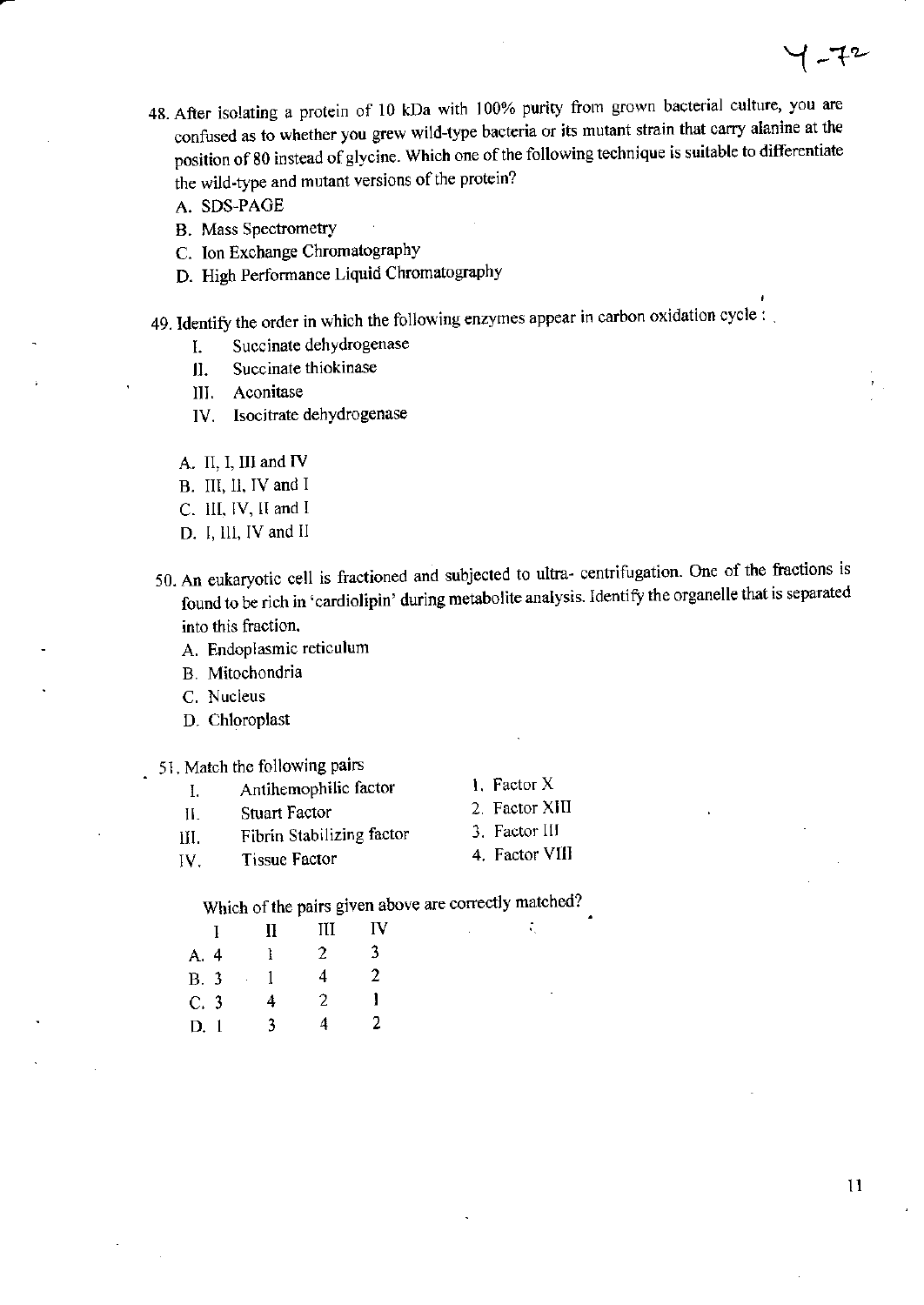- 52. Identify the correct combination of statements related to chromatography :
	- In reversed-phase liquid chromatography the stationary phase is polar and the mobile L phase relatively non-polar
	- Octyl ( $C_8$ ) and octadecyl ( $C_{18}$ ) silane groups are commonly used column material in. II. reverse phase liquid chromatography
	- The mobile phase is generally an organic solvent such as hexane in reversed-phase liquid III. chromatography
	- IV. Stationary phase is non-polar and the mobile phase is relatively polar in reversed phase liquid chromatography
	- A. I and II
	- B. II and III
	- C. II and IV
	- D. I, II, and III
- 53. In an experiment you do a chi-square test comparing observed and expected progeny. Your calculated chi square is 0.375. With 1 degree of freedom, this corresponds to a probability between 0.9 and 0.5. What does this mean?
	- A. There is between a 50% and 90% chance that you did the experiment correctly.
	- B. There is greater than a 50% chance that the difference between expected and observed progeny is due to something other than chance.
	- C. You probably made an error in calculating your expected progeny to obtain this probability.
	- D. There is between a 50% and 90% chance that the difference between expected and observed progeny is due to chance.
- 54. If glucose labeled with <sup>14</sup>C in position 1 is added to a bacterial culture under anaerobic conditions, which carbon atom of lactic acid would be labelled?
	- A. The methyl carbon
	- · B. The carboxyl carbon
	- C. The chiral carbon
	- D. All three carbons
- 55. Following are the elements of a genome sequencing and analysis workflow. Arrange them in a step by step order and identify the correct sequence of workflow.

÷,

- DNA quantitation I.
- DNA extraction II.
- III. Assembly of reads
- IV. Genomic Library preparation
- Comparative genomics and analysis V.
- VI. Sequencing reaction and run
- A. I. II. III. V, IV, VI B. II, VI, I, III, V, IV
- C. II, I, III, V, VI, IV
- D. II, I, IV, VI, III, V

y - 72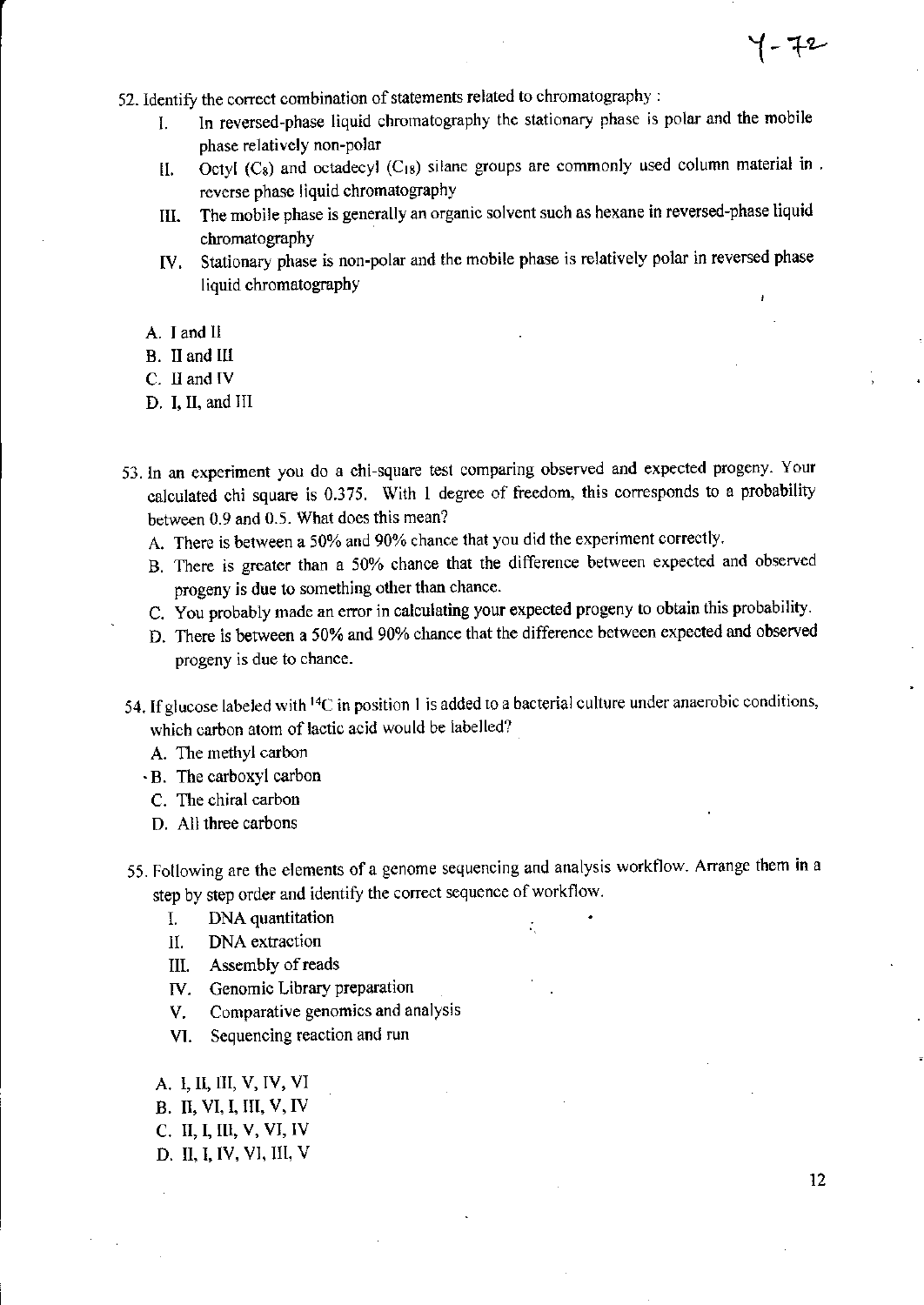- 56. Which of the following next-generation sequencing approach uses an instrument system that detects the release of hydrogen ions, a by-product of nucleotide incorporation, as quantitated changes in pH through a coupled silicon detector?
	- A. lon Torent technology
	- B. Illumina HiSeq 2000 technology
	- C. Applied biosystems SOLiD 2.0 technology
	- D. 454 genome Sequencer from Roche applied science
- 57. New genes with new functions can arise in a genome via all of the following EXCEPT :
	- A. Gene duplication and subsequent divergence
	- B. Peudogene formation and duplication
	- C. Exon duplication and subsequent divergence
	- D. Exon shuffling
- 58. Consider the following steps involved in a DNA Microarray based differential gene expression profiling experiment and arange them in correct otder :
	- I. RIN check and estimation of concentration
	- ll, Isolation ofmRNA from matched samples
	- III. Hybridization
	- IV. Data normalization and calculation of fold changes
	- V. Reverse transcription and labeling with Cy3 and Cy5 fluorescent dyes
	- VI. Scanning and image processing
	- A. II, I, III, V, IV, and VI
	- B. Il, Il, I, V, VI, and IV
	- C. I, II, III, V, VI and IV
	- D. II, I, V, III, VI, and IV
- 59. If you were interested in identifying genes expressed in cancer cells, why you might choose to construct and screen a cDNA library instead of a genomic DNA library?
	- A. A cDNA library is larger (in quantity) than a genomic library.
	- B. A cDNA library is enriched for genes that are actively transcribed in your cell of interest.
	- C. A cDNA library includes all protein-coding genes as well as the regulatory sequences for those genes.
	- D. A cDNA library is enriched for genes that are expressed at low frequency.
- 60. Small interfering RNA (siRNA) molecules blook expression oftatget genes by degrading the mRNA or inhibiting transcription. siRNAs specifically target:
	- A. The genes from which they were transcribed
	- B. Genes other than those they were transcribed from
	- C. Random genes in the genome
	- D. Transposon genes

 $1 - 72$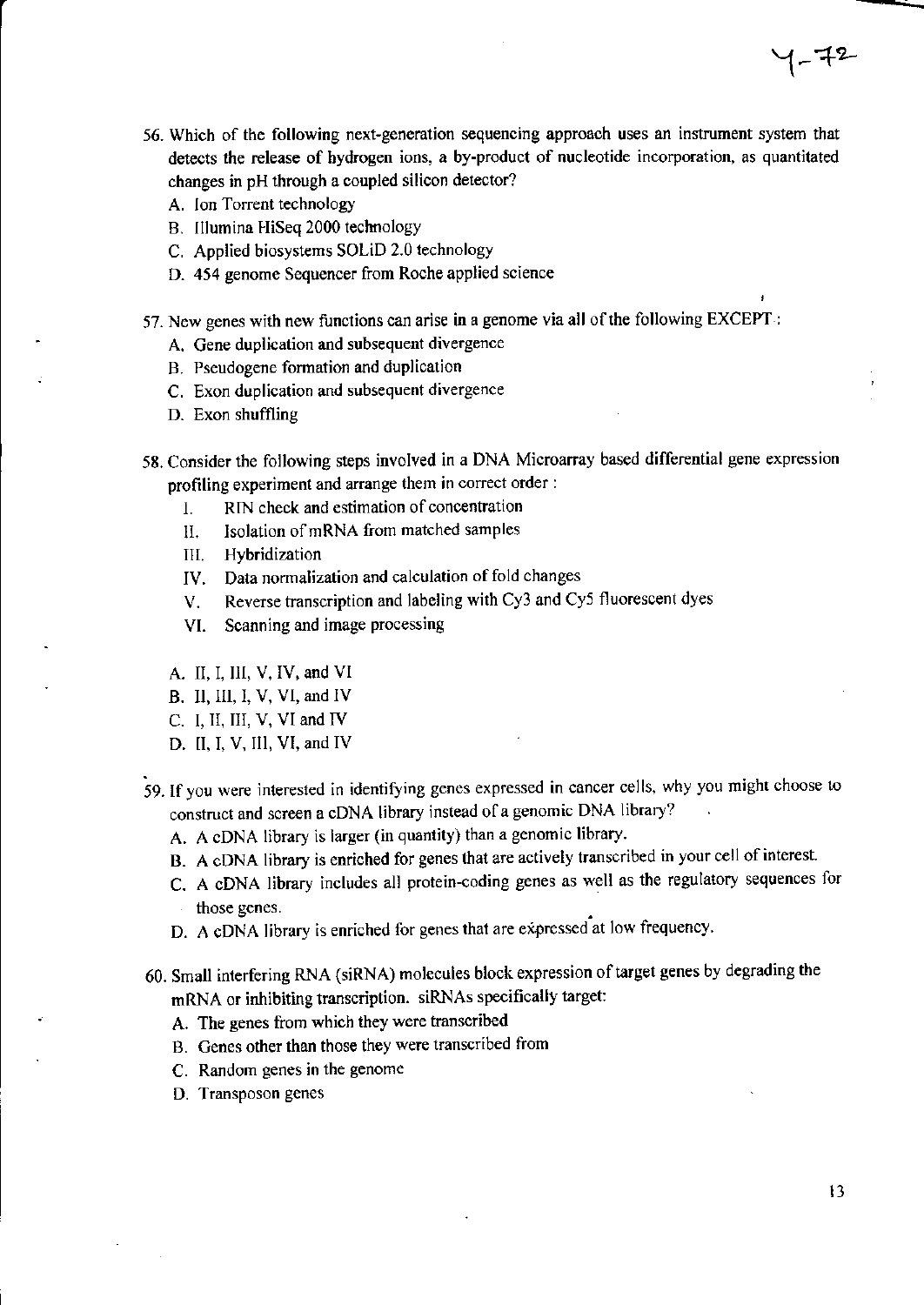61. Circle the right statement (s):

- Epigenetics means alteration of both genotype and phenotype upon environmental I. changes
- Epigenetics does not involve a change in DNA sequence Н.
- Epigenetics involves mutation in DNA sequence Ш.
- IV. Gregor Mendel coined the term 'Epigenetics'

A. I and II

- B. I. II and III
- C. III
- D. II

62. Match the techniques of the left panel to the ones in the right panel

- I. Southern Hybridization 1. To detect interaction between DNA replication
	- and DNA repair protein
- 2. Beta marcaptoethanol is used to denature the sample II. Northern Hybridization
- 3. Formamide is used to denature the sample III. Western Hybridization
- IV. Far Western Hybridization
- 4. Technique that depends on specific DNA-DNA duplex
- 5. Technique that depends on specific RNA-DNA duplex
- $\mathbf{I}$ III IV  $\mathbf{H}$ A. 4 5 3  $\overline{2}$  $B.4$  $\overline{3}$  $\overline{2}$  $\mathbf{I}$  $C. 5$ 3  $\overline{4}$  $\mathbf{1}$  $\mathbf{1}$ D. 5  $\overline{3}$  $\overline{2}$
- 63. You are studying a bacterial virus and found its base composition to be  $A=22\%$ ,  $T = 28\%$ ,  $G=$ 20% and C=30%. What is your conclusion regarding its genetic material?
	- A. single stranded RNA
	- B. double stranded RNA
	- C. single stranded DNA
	- D. double stranded DNA

64. Identify correct combination of statements related to polyacrylamide gels :

- The polymerization of acrylamide is an example of free-radical catalysis, and is initiated L by the addition of ammonium persulphate and the base TEMED
- TEMED decomposition releases a free radical which initiates polymerization of П. acrylamide
- Bis-acrylamide is two acrylamide molecules linked by a methylene group and is used as III. a cross-linking agent
- Ammonium persulphate catalyses the decomposition of TEMED to give a free radical for IV. acrylamide polymerization.
- A. I and II
- B. II and III
- C. 1, III and IV
- D. I and III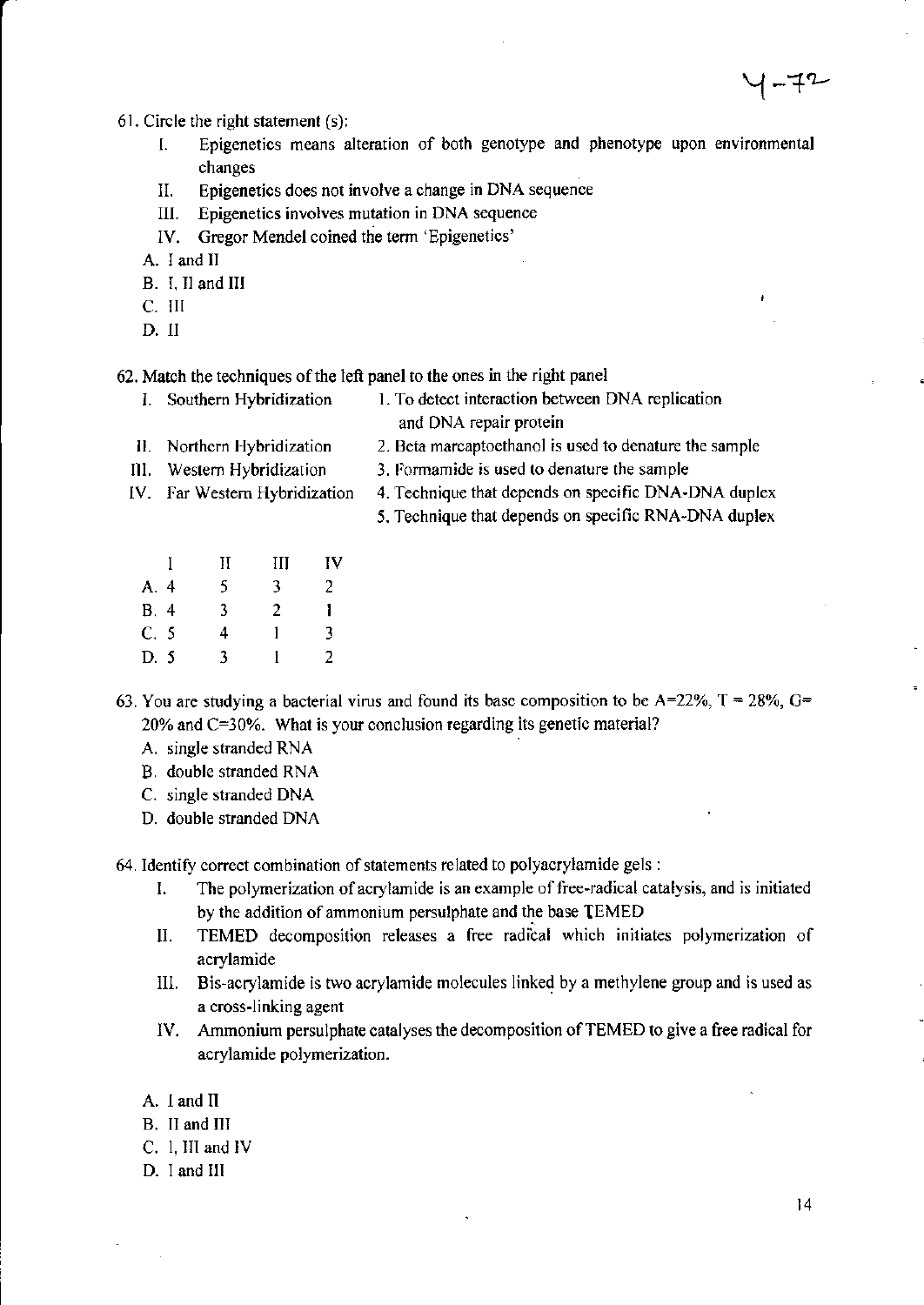イ-チ2

65. Positional cloning of a gene of interest requires that

- A. Its protein product is known
- B. Its map position on a chromosome is known
- C. Part of its DNA sequence is known
- D. Its biochemical function in the organism is known

66. Following are the pairs of computational methods/tools and their applications. Match the correct pairs.

- $\mathbf{l}$ . Rosetta stone 1. Genome assembly
- $II.$ Scaffolding 2. Sequence alignment
- III. **MEGA** 3. Protein-protein interaction prediction
- IV. **GLIMMER** 4. Gene prediction

Which of the pairs are correctly matched?

|             | Н  | Ш  | IV |
|-------------|----|----|----|
| A. 3        | Ł  | 2  | 4  |
| <b>B.</b> 4 | 3  | 1  | 2  |
| C.3         | ł  | 4  | 2  |
| D. 2        | 3. | 1. | 4  |

- 67. Which human protein is responsible for mediating infection by interacting with the spike glycoprotein of human SARS-CoV-2, the causative agent for recent pandemic coronavirus disease?
	- A. ACE
	- B. ACE-1
	- C. ACE-2
	- D. ACE-3

68. The activity of sucrose phosphate synthase (SPS) is regulated by covalent modification of the following residue in its structure.

- A. Threonine
- B. Serine
- C. Asparagine
- D. Glutamine
- 69. Which of the following is considered as a strong anion exchanger in ion exchange chromatography?

 $\mathcal{L}^{\mathcal{L}}$ 

- A. Primary amine
- B. Secondary amine

C. Tertiary amine

D. Quaternary amine